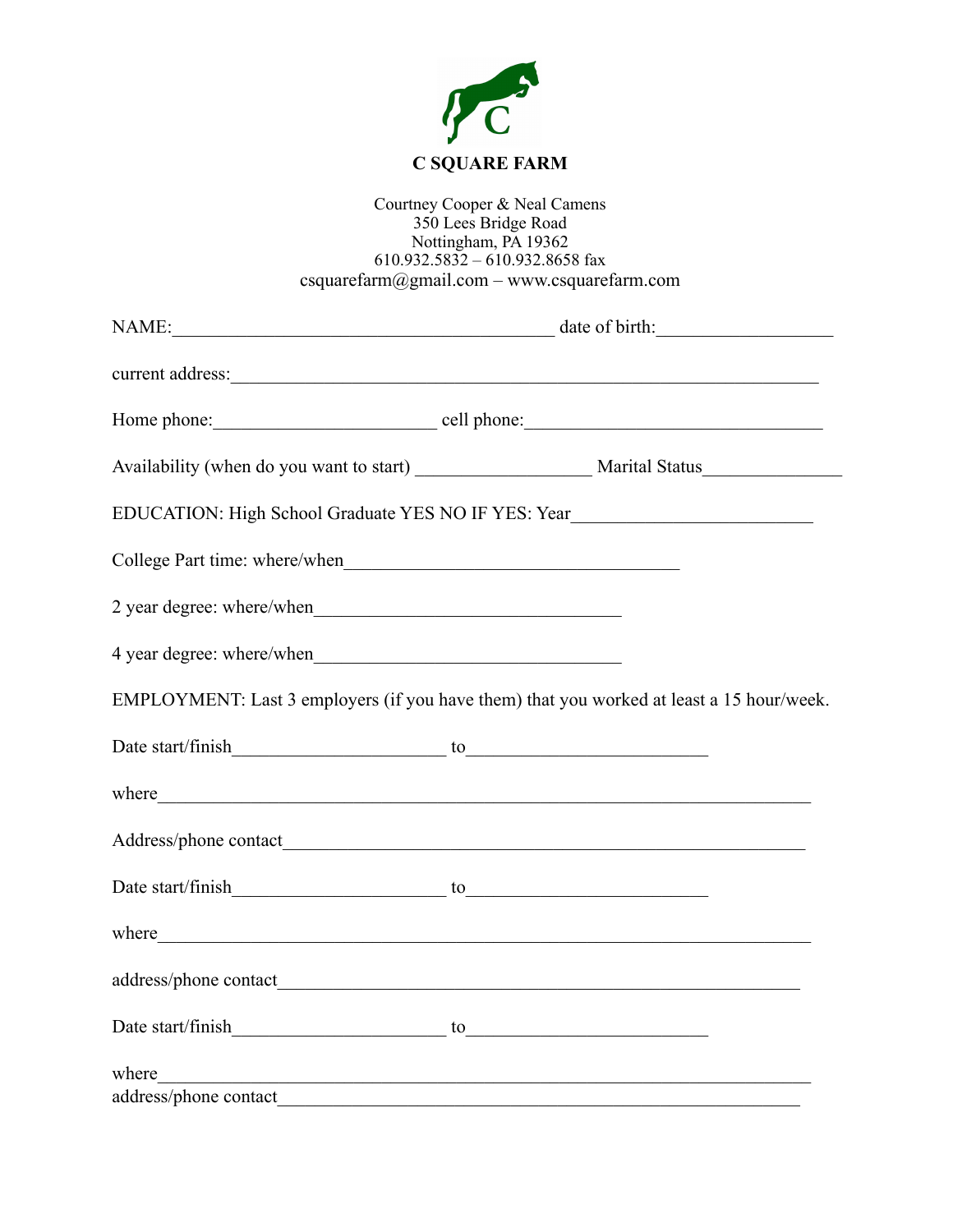## DO YOU CURRENTLY OWN A HORSE? YES NO

HEALTH: Is there anything we need to know about your health that may affect your ability to ride, drive, train or teach horses? You are required to have Health Insurance the entire time you are here in training. Do you currently have insurance?

RIDING EXPERIENCE: Describe when you started riding, did you have your own horse, how much instruction have you had, any competition experience etc. What level do you consider yourself in the discipline you have the most experience in? Are you in Pony Club, what level have you attained?

TRAINING EXPERIENCE: Describe the work you have done training horses.

BARN EXPERIENCE: Describe any horse care experience you have, how many horses have you cared for and for how long, how many stalls you cleaned, do you drive a tractor? Tell us about your horse care and management experience. Do you know how to braid, bandage, pull a mane, a tail?